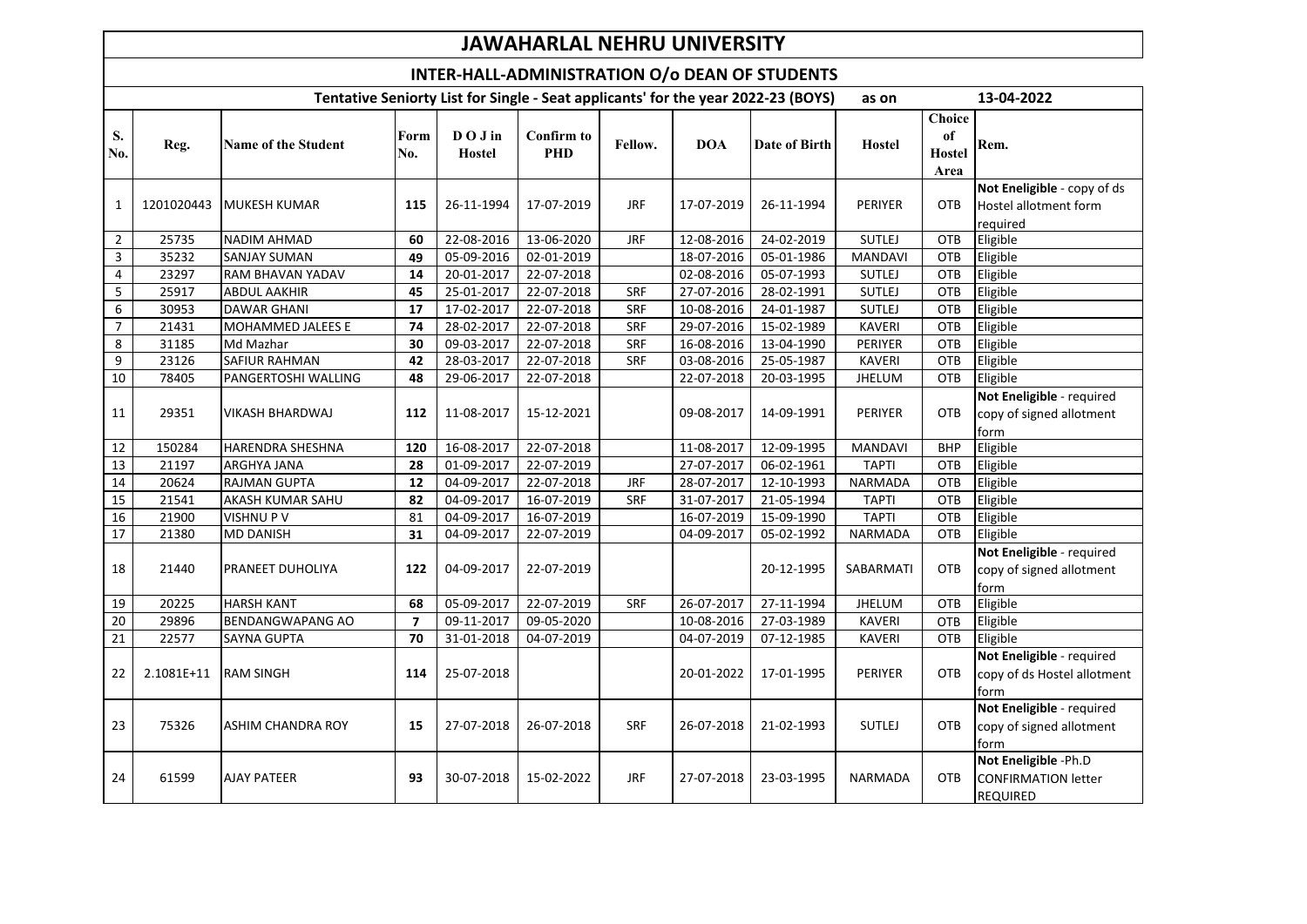|          |                |                            |                |                                                         |                            |            |                          |                          |                          |                          | Not Eneligible -Ph.D       |
|----------|----------------|----------------------------|----------------|---------------------------------------------------------|----------------------------|------------|--------------------------|--------------------------|--------------------------|--------------------------|----------------------------|
| 25       | 64916          | <b>RAHUL ROBINSON</b>      | 86             | 30-07-2018                                              |                            |            | 27-07-2018               | 19-10-1992               | <b>JHELUM</b>            | <b>BHP</b>               | <b>CONFIRMATION letter</b> |
|          |                |                            |                |                                                         |                            |            |                          |                          |                          |                          | <b>REQUIRED</b>            |
| 26       | 67545          | <b>AVIENAASH E P</b>       | 73             | 31-07-2018                                              | 05-08-2021                 | <b>JRF</b> | 26-07-2018               | 02-04-1995               | <b>SUTLEJ</b>            | OTB                      | Eligible - PWD             |
| 27       | 71964          | JOHN MOMO                  | $\overline{2}$ | 01-08-2018                                              | 27-07-2018                 | <b>SRF</b> | 27-08-2018               | 10-01-1994               | <b>TAPTI</b>             | <b>OTB</b>               | Eligible                   |
|          |                |                            |                |                                                         |                            |            |                          |                          |                          |                          | Not Eneligible -Ph.D       |
| 28       | 63724          | MOHD NAZIR AMIN            | 27             | 01-08-2018                                              |                            | JRF        | 01-08-2018               | 14-10-1995               | <b>MANDAVI</b>           | <b>BHP</b>               | <b>CONFIRMATION letter</b> |
|          |                |                            |                |                                                         |                            |            |                          |                          |                          |                          | <b>REQUIRED</b>            |
| 29       | 72422          | <b>ARPIT GAUR</b>          | 94             | 03-08-2018                                              | 22-07-2019                 |            | 22-07-2019               | 24-10-1993               | <b>KAVERI</b>            | <b>OTB</b>               | Eligible - PWD             |
|          |                |                            |                |                                                         |                            |            |                          |                          |                          |                          | Not Eneligible - required  |
| 30       | 2.1081E+11     | VAIBHAV KADAL BAJU         | 84             | 03-08-2018                                              | 30-12-2021                 | JRF        | 30-12-2021               | 22-10-1994               | NARMADA                  | <b>BHP</b>               | copy of signed allotment   |
|          |                |                            |                |                                                         |                            |            |                          |                          |                          |                          | form                       |
|          |                |                            |                |                                                         |                            |            |                          |                          |                          |                          | Not Eneligible -Ph.D       |
| 31       |                |                            |                |                                                         |                            |            |                          |                          |                          | <b>BHP</b>               |                            |
|          | 63230          | AMRIT RAJ                  | 116            | 03-08-2018                                              | 08-02-2022                 |            | 27-07-2018               | 21-05-1994               | <b>KAVERI</b>            |                          | <b>CONFIRMATION letter</b> |
|          |                |                            |                |                                                         |                            | <b>JRF</b> |                          |                          |                          | <b>OTB</b>               | <b>REQUIRED</b>            |
| 32<br>33 | 63250<br>74148 | PAWAN PARIHAR<br>AJITH MP  | 51<br>66       | 03-08-2018<br>06-08-2018                                | 27-07-2018                 | SRF        | 02-08-2018<br>27-07-2018 | 24-04-1994<br>30-11-1993 | NARMADA<br><b>SUTLEJ</b> | OTB                      | Eligible<br>Eligible       |
|          |                |                            |                |                                                         |                            |            |                          |                          |                          |                          |                            |
| 34       | 68873          | <b>SUMAN BHATTACHARYYA</b> | 123            | 06-08-2018                                              | 18-08-2021                 | <b>JRF</b> | 27-07-2018               | 04-05-1994               | <b>CHANDRBHAGA</b>       | <b>OTB</b><br><b>BHP</b> | Eligible                   |
| 35       | 69014          | JAYESH MUKHERJEE           | 10             | 06-08-2018                                              |                            |            | 27-07-2018               | 15-01-1995               | <b>MANDAVI</b>           |                          |                            |
| 36       | 61093          | HIMANSHU SAYSAWAL          | 80             | 06-08-2018                                              |                            |            | 27-07-2018               | 06-08-2018               | <b>CHANDERBHAG</b>       | OTB                      | Not Eneligible - Copy of   |
|          |                |                            |                |                                                         |                            |            |                          |                          |                          |                          | Sem. Folio required        |
|          |                |                            |                |                                                         |                            |            |                          |                          |                          |                          | Not Eneligible -Ph.D       |
| 37       | 67550          | TAMIL BHARATHAN T K        | 89             | 06-08-2018                                              |                            |            | 28-07-2018               | 27-06-1996               | <b>TAPTI</b>             | <b>OTB</b>               | <b>CONFIRMATION letter</b> |
|          |                |                            |                |                                                         |                            |            |                          |                          |                          |                          | <b>REQUIRED</b>            |
| 38       | 60848          | <b>JONMANI DAS</b>         | 67             | $\overline{07}$ -08-2018<br>$\overline{09} - 08 - 2018$ | 05-02-2021                 | <b>JRF</b> | 27-07-2018               | 15-11-1993               | <b>TAPTI</b>             | <b>OTB</b>               | Eligible                   |
| 39       | 72828          | <b>MO SADIQUE</b>          | 95             |                                                         | 27-07-2018<br>$27-07-2018$ |            | 27-07-2018               | 05-05-1993               | <b>JHELUM</b>            | <b>OTB</b>               | Eligible                   |
| 40       | 72851          | <b>SUJIT KUMAR SINGH</b>   | 55             | 13-08-2018                                              |                            |            | 27-07-2018               | 15-12-1985               | PERIYER                  | <b>OTB</b>               | Eligible                   |
| 41       | 68919          | SWAPAN KUMAR DEBSHARMA     | 18             | 17-08-2018                                              | 29-12-2021                 | <b>JRF</b> | 13-08-2018               | 07-06-1993               | <b>SUTLEJ</b>            | <b>BHP</b>               | Eligible                   |
|          |                |                            |                |                                                         |                            |            |                          |                          |                          |                          | Not Eneligible -Ph.D       |
| 42       | 61908          | <b>SUDHANSHU SHEKHAR</b>   | 38             | 21-08-2018                                              |                            | <b>JRF</b> | 27-07-2018               | 15-10-1993               | <b>JHELUM</b>            | <b>OTB</b>               | <b>CONFIRMATION letter</b> |
|          |                |                            |                |                                                         |                            |            |                          |                          |                          |                          | <b>REQUIRED</b>            |
|          |                |                            |                |                                                         |                            |            |                          |                          |                          |                          | Not Eneligible - required  |
| 43       | 71109          | ANAND KUMAR YADAV          | 62             | 24-08-2018                                              | 27-07-2018                 |            | 27-07-2018               | 18-06-2018               | PERIYER                  | <b>OTB</b>               | copy of signed allotment   |
|          |                |                            |                |                                                         |                            |            |                          |                          |                          |                          | form                       |
|          |                |                            |                |                                                         |                            |            |                          |                          |                          |                          | Not Eneligible - required  |
| 44       | 71338          | <b>ALOK KUMAR</b>          | 78             | 12-09-2018                                              | 22-07-2019                 | <b>SRF</b> | 10-08-2018               | 17-10-1989               | <b>PERIYER</b>           | <b>OTB</b>               | copy of signed allotment   |
|          |                |                            |                |                                                         |                            |            |                          |                          |                          |                          | form                       |
|          |                |                            |                |                                                         |                            |            |                          |                          |                          |                          | Not Eneligible - required  |
| 45       | 74791          | MUKESH KUMAR MAURYA        | 97             | 13-09-2018                                              | 01-07-2019                 |            | 28-07-2019               | 01-05-1989               | <b>PERIYER</b>           | <b>OTB</b>               | copy of signed allotment   |
|          |                |                            |                |                                                         |                            |            |                          |                          |                          |                          | form                       |
|          |                |                            |                |                                                         |                            |            |                          |                          |                          |                          | Not Eneligible -Ph.D       |
| 46       | 65133          | SARAVANAN V                | 96             | 14-09-2018                                              |                            |            | 14-08-2018               | 15-09-1990               | <b>KAVERI</b>            | <b>OTB</b>               | <b>CONFIRMATION letter</b> |
|          |                |                            |                |                                                         |                            |            |                          |                          |                          |                          | <b>REQUIRED</b>            |
| 47       | 71336          | RAJESH KUMAR GUPTA         | 34             | 17-09-2018                                              | 08-08-2018                 |            | 08-08-2018               | 13-10-1988               | LOHIT                    | OTB                      | Eligible                   |
|          |                |                            |                |                                                         |                            |            |                          |                          |                          |                          | Not Eneligible -Ph.D       |
| 48       | 64029          | ABUZAR                     | 107            | 18-09-2018                                              |                            |            | 27-07-2018               | 01-07-1994               | SABARMATI                | <b>BHP</b>               | <b>CONFIRMATION letter</b> |
|          |                |                            |                |                                                         |                            |            |                          |                          |                          |                          | <b>REQUIRED</b>            |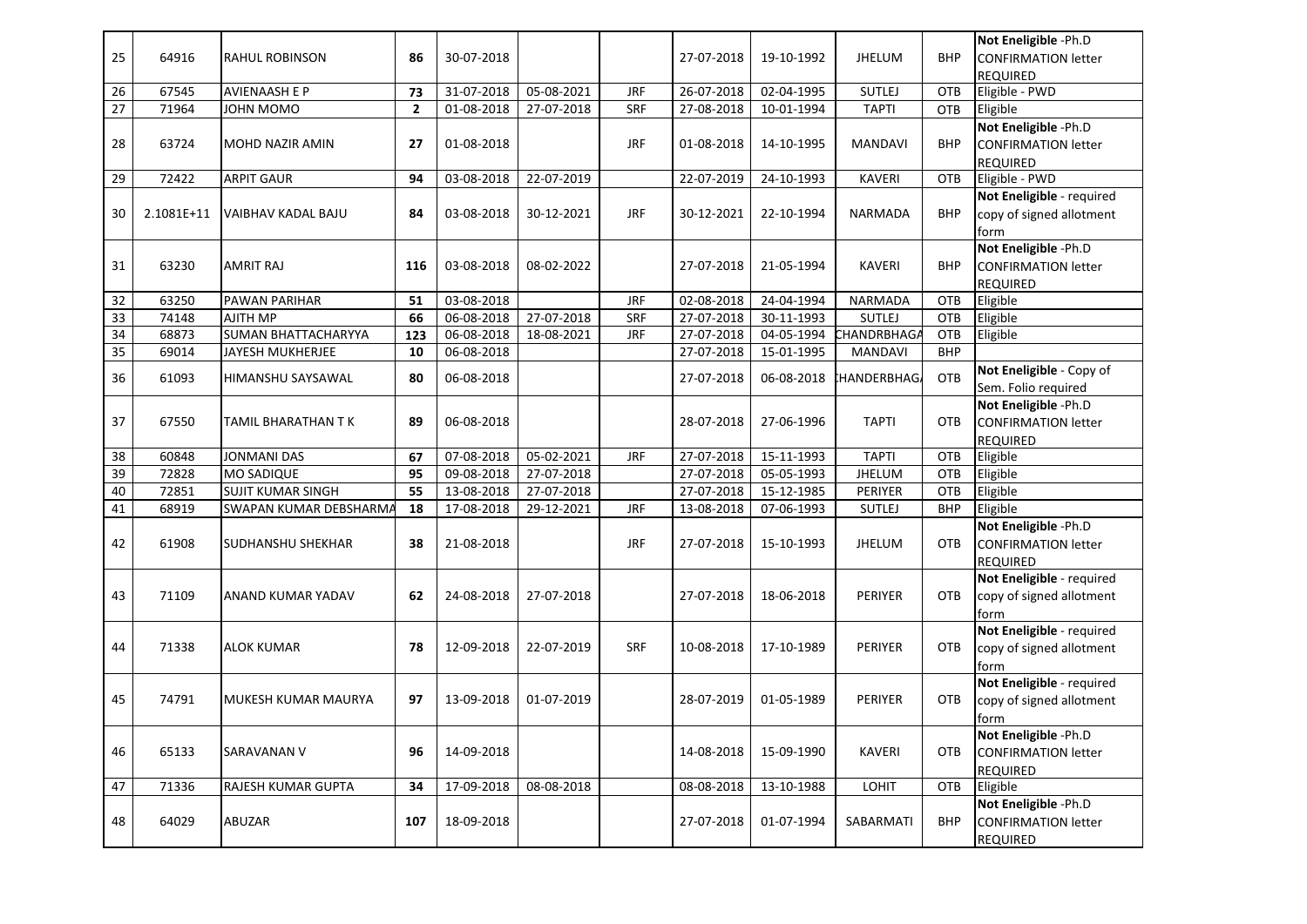| 49 | 63179      | AMBUJ MISHRA               | 61              | 20-09-2018   |            |            | 27-07-2018   | 08-07-1992       | PERIYER           | OTB        | Eligible                   |
|----|------------|----------------------------|-----------------|--------------|------------|------------|--------------|------------------|-------------------|------------|----------------------------|
|    |            |                            |                 |              |            |            |              |                  |                   |            | Not Eneligible - required  |
| 50 | 2018145    | PACKIYANATHAN AHILAN       | 118             | 12-10-2018   | 10-10-2018 |            | 10-10-2018   | 04-11-1970       | PERIYER           | <b>OTB</b> | copy of signed allotment   |
|    |            |                            |                 |              |            |            |              |                  |                   |            | form                       |
| 51 | 73888      | MANOJ KUMAR KUMAWAT        | 91              | 22-11-2018   | 22-07-2019 |            | 13-08-2018   | 18-08-1992       | LOHIT             | OTB        | Eligible                   |
| 52 | 70580      | <b>ROHIT KUMAR</b>         | 16              | 28-11-2018   | 27-07-2018 | SRF        | 27-07-2018   | 07-07-1994       | <b>HANDERBHAG</b> | <b>OTB</b> | Eligible                   |
| 53 | 60710      | DHARAMVEER YADAV           | 83              | 04-01-2019   | 21-09-2021 |            | 04-01-2019   | 02-06-1989       | <b>KAVERI</b>     | <b>OTB</b> | Eligible - PWD             |
|    |            |                            |                 |              |            |            |              |                  |                   |            | Not Eneligible -Ph.D       |
| 54 | 63542      | <b>SHASHANK PATEL</b>      | 111             | 17-05-2019   | 20-01-2022 | <b>JRF</b> | 31-07-2018   | 30-09-1994       | <b>NARMADA</b>    | <b>BHP</b> | <b>CONFIRMATION letter</b> |
|    |            |                            |                 |              |            |            |              |                  |                   |            | <b>REQUIRED</b>            |
| 55 | 1321000576 | <b>RAKESH RATHOD</b>       | 13              | 15-07-2019   | 15-07-2019 | <b>JRF</b> | 15-07-2019   | 09-05-1990       | <b>JHELUM</b>     | OTB        | Eligible                   |
| 56 | 131800819  | <b>MONAZIR ABBAS</b>       | 35              | 16-07-2019   | 15-07-2019 | <b>SRF</b> | 15-07-2019   | 27-03-1993       | <b>SUTLEJ</b>     | OTB        | Eligible                   |
| 57 | 1318000129 | <b>ANIL AWASIYA</b>        | $\mathbf{1}$    | 16-07-2019   | 22-07-2020 |            | 16-07-2019   | 25-05-1992       | <b>SUTLEJ</b>     | OTB        | Eligible                   |
|    |            | MOHAMMAD RAFIJUDDIN        |                 |              |            |            |              |                  |                   |            | Not Eneligible - required  |
| 58 | 1318000101 |                            | 64              | 17-07-2019   | 16-07-2019 | <b>JRF</b> | 16-07-2019   | 02-05-1985       | <b>MANDAVI</b>    | <b>OTB</b> | copy of signed allotment   |
|    |            | <b>ALI AHMED</b>           |                 |              |            |            |              |                  |                   |            | form                       |
| 59 | 1201004412 | HIMANSHU MISHRA            | 113             | 17-07-2019   | 16-07-2019 |            | 16-07-2019   | 05-06-1993       | <b>KAVERI</b>     | <b>BHP</b> | Eligible                   |
| 60 | 1201020928 | <b>SANJAY KUMAR</b>        | 5               | $17-07-2019$ | 16-07-2019 |            | 16-07-2019   | 10-05-1996       | MAHI              | <b>OTB</b> | Eligible                   |
| 61 | 1318002417 | <b>ADARSH KUMAR</b>        | 4               | $18-07-2019$ | 17-07-2019 | <b>JRF</b> | $03-07-2019$ | 18-08-1993       | <b>SUTLEJ</b>     | OTB        | Eligible                   |
| 62 | 1201012201 | <b>SUDHIR KUMAR NIRALA</b> | 32              | 18-07-2019   | 17-07-2019 |            | 17-07-2019   | 30-08-1987       | <b>SUTLEJ</b>     | OTB        | Eligible                   |
| 63 | 1201028635 | <b>UDAI RATNA ARUN</b>     | 23              | $18-07-2019$ | 17-07-2019 |            | 17-07-2019   | 04-08-1989       | <b>NARMADA</b>    | <b>BHP</b> | Eligible                   |
| 64 | 1201011285 | OM PRAKASH MAHATO          | 25              | 18-07-2019   | 17-07-2019 |            | 17-07-2019   | 07-03-1990       | <b>KAVERI</b>     | OTB        | Eligible                   |
| 65 | 1551000542 | MOHAMMED SHAFEEQ M         | 71              | 18-07-2019   | 17-07-2019 | <b>JRF</b> | 17-07-2019   | $07 - 05 - 1995$ | <b>SUTLEJ</b>     | OTB        | Eligible                   |
| 66 | 1318000118 | <b>ABDUL BASITH K</b>      | 69              | 18-07-2019   | 17-07-2019 | <b>JRF</b> | 17-07-2019   |                  | <b>SUTLEJ</b>     | OTB        | Eligible                   |
| 67 | 1318000433 | <b>MAINPAL SINGH</b>       | 52              | 18-07-2019   | 22-07-2020 | <b>JRF</b> | 17-07-2019   | 15-11-1997       | <b>KAVERI</b>     | OTB        | Eligible                   |
| 68 | 1201014764 | AJAY KUMAR CHAND           | 99              | 18-07-2019   | 22-07-2020 |            | 22-07-2020   | 15-04-1996       | NARMADA           | OTB        | Eligible                   |
|    |            |                            |                 |              |            |            |              |                  |                   |            | Not Eneligible - required  |
| 69 | 2101002596 | <b>MUKESH KUMAR</b>        | 56              | 19-07-2019   | 17-07-2019 | <b>JRF</b> | 17-07-2019   | 26-01-1994       | <b>MANDAVI</b>    | OTB        | copy of signed allotment   |
|    |            |                            |                 |              |            |            |              |                  |                   |            | form                       |
| 70 | 1201001718 | <b>ABHINAV KUMAR</b>       | 29              | 19-07-2019   | 17-07-2019 |            | 17-07-2019   | 16-04-1996       | <b>KAVERI</b>     | OTB        | Eligible                   |
| 71 | 1341000103 | <b>MD JUNAID</b>           | 58              | 24-07-2019   | 22-07-2019 | <b>JRF</b> | 22-07-2019   | 28-09-1993       | <b>HANDERBHAG</b> | OTB        | Eligible                   |
| 72 | 1318003145 | <b>MD KALEEM</b>           | 44              | 24-07-2019   | 23-09-2021 |            | 18-07-2019   | 07-04-1990       | <b>KAVERI</b>     | OTB        | Eligible                   |
| 73 | 1201018901 | <b>NARENDRA KUMAR</b>      | $\overline{36}$ | 26-07-2019   | 18-07-2019 | <b>JRF</b> | 18-07-2019   | 17-07-1996       | <b>PERIYER</b>    | <b>BHP</b> | Eligible                   |
| 74 | 1341000545 | <b>SHIJAN RAJAN</b>        | 39              | 26-07-2019   | 25-07-2019 |            | 25-07-2019   | 18-03-1997       | <b>JHELUM</b>     | <b>BHP</b> | Eligible                   |
|    |            |                            |                 |              |            |            |              |                  |                   |            | Not Eneligible - required  |
| 75 | 1201004928 | <b>SHIVHARI</b>            | 76              | 26-07-2019   | 16-04-2021 |            | 24-07-2019   | 04-05-1991       | <b>SUTLEJ</b>     | OTB        | copy of signed allotment   |
|    |            |                            |                 |              |            |            |              |                  |                   |            | form                       |
|    |            |                            |                 |              |            |            |              |                  |                   |            | Not Eneligible - required  |
| 76 | 1321000528 | <b>ASHOK KUMAR</b>         | 77              | 26-07-2019   | 24-02-2022 |            | 24-07-2019   | 24-07-2019       | <b>JHELUM</b>     | <b>OTB</b> | copy of signed allotment   |
|    |            |                            |                 |              |            |            |              |                  |                   |            | form                       |
| 77 | 2051001536 | <b>DAKRUSHI SAHU</b>       | 3               | 29-07-2019   | 16-07-2019 | SRF        | 16-07-2019   | 25-04-1993       | MAHI              | OTB        | Eligible                   |
| 78 | 2141002444 | <b>EJAZUL HAQUE</b>        | 53              | 29-07-2019   | 16-07-2021 | SRF        | 17-07-2019   | 10-12-1993       | <b>NARMADA</b>    | <b>BHP</b> | Eligible                   |
|    |            |                            |                 |              |            |            |              |                  |                   |            | Not Eneligible - required  |
| 79 | 27254      | <b>FAIZAN AHAMAD</b>       | 46              | 31-07-2019   | 12-07-2019 | <b>JRF</b> | 27-07-2016   | 14-10-1991       | <b>JHELUM</b>     | OTB        | copy of signed allotment   |
|    |            |                            |                 |              |            |            |              |                  |                   |            | form                       |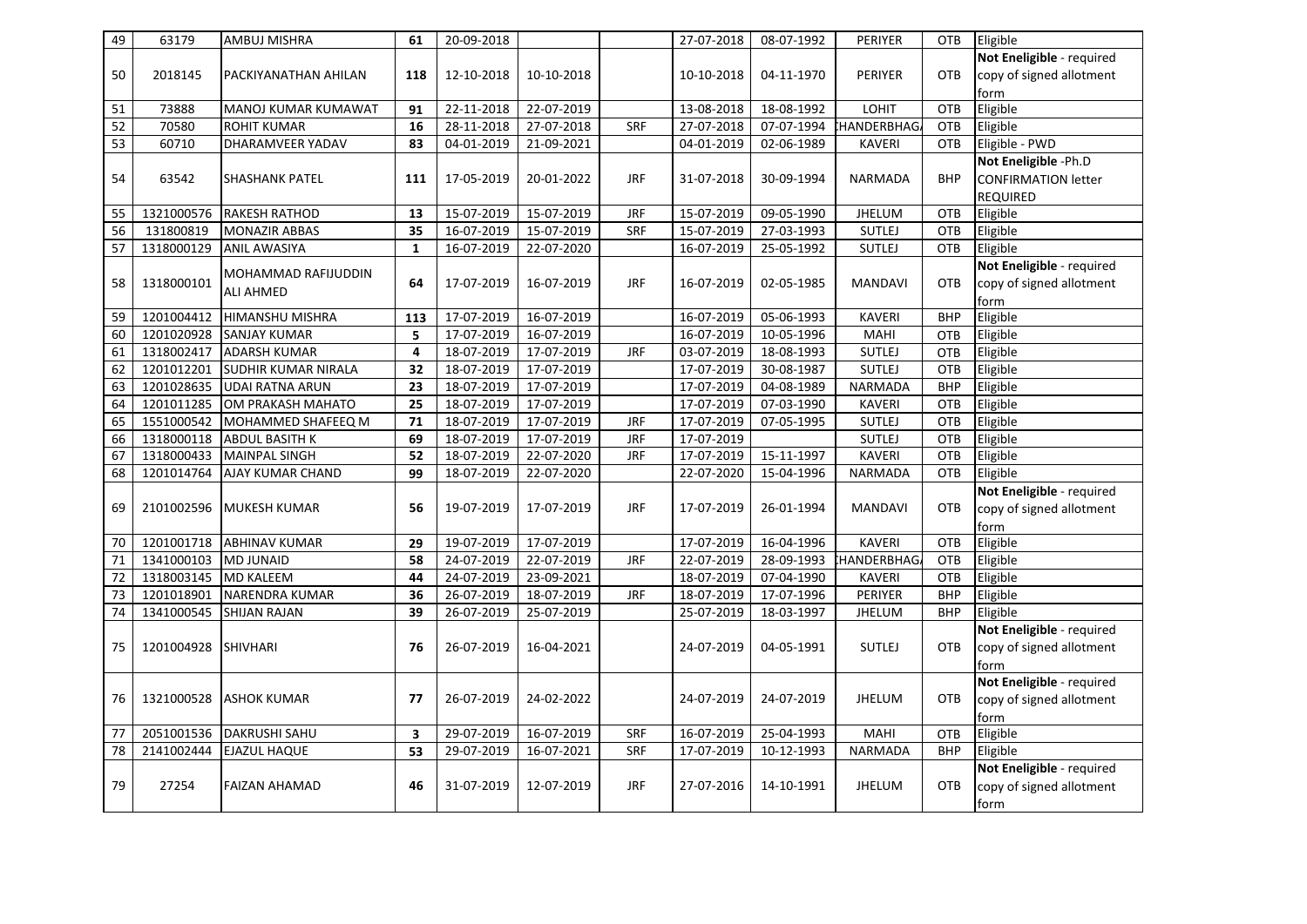|     |             |                            |     |            |            |            |            |            |                |             | Not Eneligible - required  |
|-----|-------------|----------------------------|-----|------------|------------|------------|------------|------------|----------------|-------------|----------------------------|
| 80  | 1131000261  | <b>VIKASH KUMAR</b>        | 54  | 01-08-2019 | 31-07-2019 |            | 31-07-2019 | 10-05-1996 | <b>PERIYER</b> | <b>OTB</b>  | copy of signed allotment   |
|     |             |                            |     |            |            |            |            |            |                |             | form                       |
|     |             |                            |     |            |            |            |            |            |                |             | Not Eneligible - required  |
| 81  | 1201017788  | IDHARMENDRA KUMAR          | 9   | 05-08-2019 | 16-04-2021 |            | 16-07-2019 | 22-12-1991 | <b>LOHIT</b>   | OTB         | copy of signed allotment   |
|     |             |                            |     |            |            |            |            |            |                |             | form                       |
|     |             |                            |     |            |            |            |            |            |                |             | Not Eneligible - required  |
| 82  | 1321002047  | <b>TEJ PRATAP</b>          | 21  | 07-08-2019 | 15-07-2019 |            | 15-07-2019 | 22-01-1997 | <b>LOHIT</b>   | <b>OTB</b>  | copy of signed allotment   |
|     |             |                            |     |            |            |            |            |            |                |             | form                       |
| 83  | 1318023878  | <b>TARUN AGARWAL</b>       | 103 | 07-08-2019 | 17-07-2019 |            | 17-07-2019 | 09-04-1993 | NARMADA        | OTB         | Eligible                   |
|     |             |                            |     |            |            |            |            |            |                |             | Not Eneligible - required  |
| 84  | 1201013270  | <b>ANSHU KUMAR</b>         | 59  | 16-08-2019 | 31-07-2019 | <b>JRF</b> | 31-07-2019 | 04-08-1996 | <b>LOHIT</b>   | OTB         | copy of signed allotment   |
|     |             |                            |     |            |            |            |            |            |                |             | form                       |
|     |             |                            |     |            |            |            |            |            |                |             | Not Eneligible - required  |
| 85  | 1201011533  | NUPURKANT NAYAK            | 63  | 17-08-2019 | 14-07-2021 |            | 14-07-2021 | 01-07-1990 | <b>LOHIT</b>   | OTB         | copy of signed allotment   |
|     |             |                            |     |            |            |            |            |            |                |             | form                       |
| 86  | 1201020879  | <b>MANOJ KUMAR</b>         | 87  | 19-08-2019 | 24-07-2019 |            | 24-07-2019 | 14-10-1996 | <b>KAVERI</b>  | OTB         | Eligible                   |
| 87  | 1318000009  | SHUBHAM                    | 92  | 20-08-2019 | 22-07-2019 |            | 16-07-2019 | 12-07-1994 | <b>KAVERI</b>  | OTB         | Eligible                   |
| 88  | 1391000187  | <b>PREET MISHRA</b>        | 47  | 21-08-2019 | 03-01-2020 |            | 13-08-2019 | 20-04-1995 | MAHI           | <b>BHP</b>  | Eligible                   |
| 89  | 61006       | <b>UJJWAL SON BESRA</b>    | 88  | 21-02-2020 |            | <b>JRF</b> | 02-08-2018 | 16-10-1995 | NARMADA        | OTB         | Eligible                   |
| 90  | 2.0081E+11  | PRINCE KUMAR SINGH         | 98  | 09-09-2021 | 18-01-2021 | <b>JRF</b> | 18-01-2021 | 08-12-1996 | <b>KAVERI</b>  | <b>OTB</b>  | Eligible - PWD             |
| 91  | 1320020969  | <b>SATENDRA KUMAR</b>      | 19  | 08-10-2021 | 23-12-2020 | <b>JRF</b> | 23-12-2020 | 28-06-1997 | NARMADA        | <b>BHP</b>  | Eligible                   |
| 92  | 2.0081E+11  | YOGESH SHYAMRAO UMARE      | 22  | 08-10-2021 | 02-01-2021 | <b>JRF</b> | 02-01-2021 | 20-06-1996 | <b>JHELUM</b>  | <b>BHP</b>  | Eligible                   |
| 93  | 2.0081E+11  | JITENDRA KUMAR             | 41  | 08-10-2021 | 03-01-2021 | <b>JRF</b> | 03-01-2021 | 25-08-1996 | LOHIT          | OTB         | Eligible                   |
| 94  | 1320022540  | <b>BEDA PRAKASH DUTTA</b>  | 24  | 08-10-2021 | 06-01-2021 | <b>JRF</b> | 06-01-2021 | 12-06-1992 | LOHIT          | OTB         | Eligible                   |
|     |             |                            |     |            |            |            |            |            |                |             | Not Eneligible -Ph.D       |
| 95  | 2.0081E+11  | PHUNGSHOK KHONGREIWO       | 101 | 08-10-2021 | 11-01-2021 |            | 11-01-2021 | 21-01-1992 | <b>MANDAVI</b> | <b>OTB</b>  | <b>CONFIRMATION letter</b> |
|     |             |                            |     |            |            |            |            |            |                |             | <b>REQUIRED</b>            |
| 96  | 2.0081E+11  | <b>RAJ SHEKHAR</b>         | 75  | 11-10-2021 | 03-01-2021 | <b>JRF</b> | 03-01-2021 | 04-09-1991 | <b>SUTLEJ</b>  | <b>BHP</b>  | Eligible                   |
| 97  | 20081017341 | YOGENDAR SINGH             | 8   | 11-10-2021 | 20-09-2021 |            | 20-09-2021 | 04-08-1995 | <b>KAVERI</b>  | <b>BHP</b>  | Eligible                   |
| 98  | 2.0081E+11  | <b>SHASHI KANT</b>         | 117 | 12-10-2021 | 02-01-2021 |            | 02-01-2021 | 10-08-1996 | <b>NARMADA</b> | <b>BHP</b>  | Eligible                   |
| 99  | 2.0081E+11  | AKHAND PRATAP RAI          | 110 | 12-10-2021 | 03-01-2021 |            | 03-01-2021 | 04-03-1993 | <b>TAPTI</b>   | OTB         | Eligible                   |
|     |             |                            |     |            |            |            |            |            |                |             | Not Eneligible -Ph.D       |
| 100 | 2.0081E+11  | <b>MOHAMMED SALIH</b>      | 11  | 12-10-2021 | 03-01-2021 | <b>JRF</b> | 03-01-2021 | 25-09-1995 | <b>SUTLEJ</b>  | <b>BOTH</b> | <b>CONFIRMATION letter</b> |
|     |             |                            |     |            |            |            |            |            |                |             | <b>REQUIRED</b>            |
| 101 | 2.0081E+11  | <b>ADITYA THAKUR</b>       | 65  | 12-10-2021 | 03-01-2021 | <b>JRF</b> | 03-01-2021 | 12-12-1998 | MAHI           | <b>BHP</b>  | Eligible                   |
| 102 | 2.0081E+11  | MD ROOHUL AMEEN            | 79  | 12-10-2021 | 08-01-2021 |            | 08-01-2021 | 07-06-1992 | <b>JHELUM</b>  | <b>OTB</b>  | Eligible                   |
|     |             |                            |     |            |            |            |            |            |                |             | Not Eneligible - required  |
| 103 | 2.0081E+11  | <b>MD YUNUS ANSARI</b>     | 121 | 13-10-2021 | 05-01-2021 |            | 05-01-2021 | 22-04-1993 | <b>JHELUM</b>  | <b>BHP</b>  | copy of signed allotment   |
|     |             |                            |     |            |            |            |            |            |                |             | form                       |
| 104 | 2.0081E+11  | <b>SUBHA MANGAL CHAKMA</b> | 104 | 13-10-2021 | 20-01-2021 | <b>JRF</b> | 20-01-2021 | 04-04-1994 | MAHI           | OTB         | Eligible                   |
| 105 | 2.0081E+11  | <b>SHADAN KALEEM</b>       | 72  | 14-10-2021 | 07-07-2020 |            | 07-07-2020 | 27-08-1993 | NARMADA        | <b>BOTH</b> | Eligible                   |
| 106 | 2.0081E+11  | <b>ABDUL SHAFWAN</b>       | 20  | 14-10-2021 | 03-01-2021 |            | 03-01-2021 | 14-10-2021 | <b>SUTLEJ</b>  | OTB         | Eligible                   |
| 107 |             |                            |     |            |            |            |            |            |                |             |                            |
|     | 2.0081E+11  | <b>MOHD JAVAID</b>         | 26  | 14-10-2021 | 19-01-2021 |            | 19-01-2021 | 21-11-1984 | MAHI           | <b>BHP</b>  | Eligible                   |